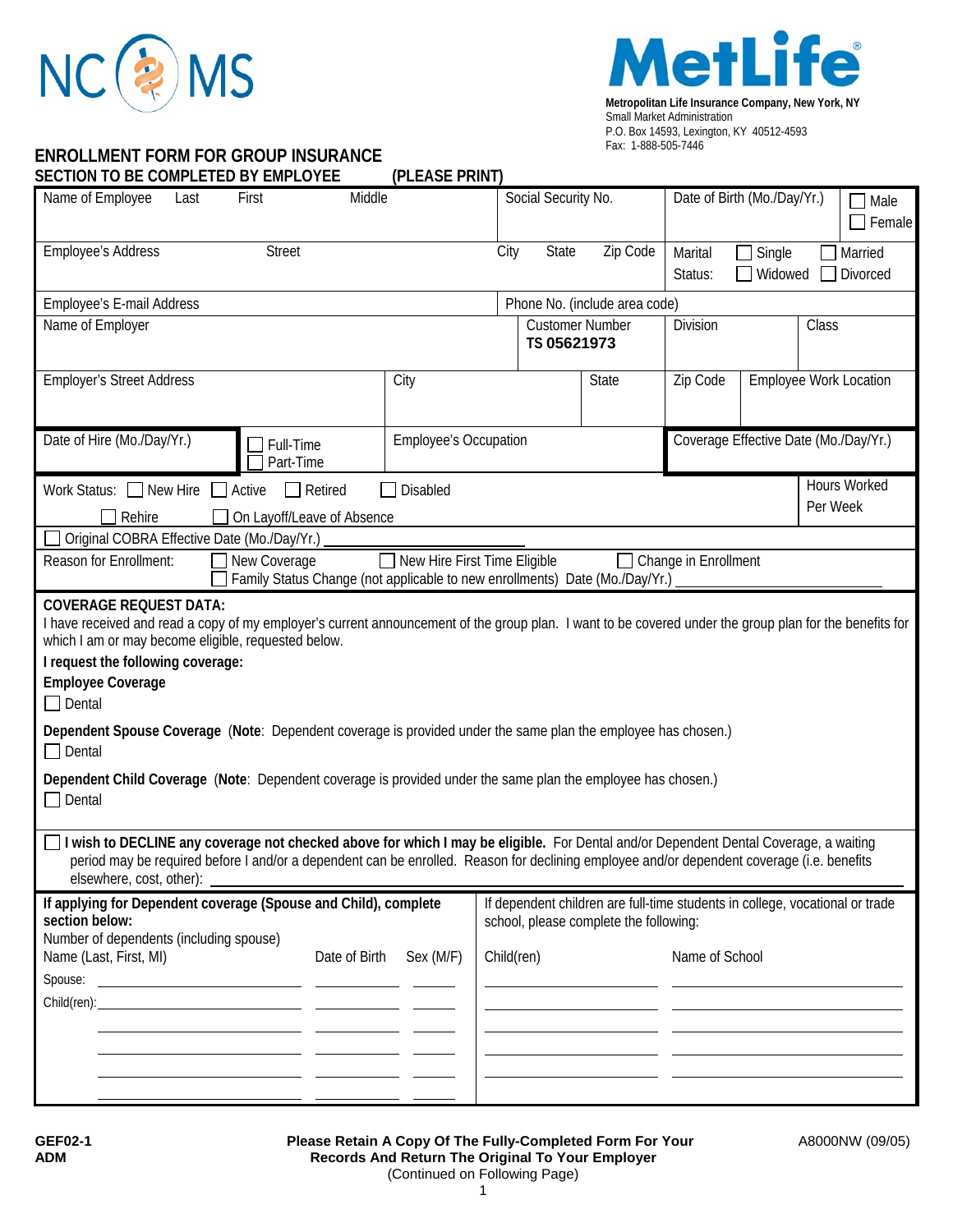### **DECLARATION SECTION**

Each person signing below **declares** that all the information given in this enrollment form is true and complete to the best of his/her knowledge and belief.

The employee **declares** that he or she is actively at work on the date of this enrollment form.

#### **For Changes Requested After Initial Enrollment Period Expires**

I **understand** that if dental coverage is not elected, a waiting period may be required before I can enroll for such coverage after the initial enrollment period has expired.

#### **For Payroll Deduction Authorization By the Employee**

I **authorize** my employer to deduct the required contributions from my pay for the coverage requested in this enrollment form. This authorization applies to such coverage until I rescind it in writing.

#### **Fraud Warning:**

If you reside in or are applying for insurance under a policy issued in one of the following states, please read the applicable warning.

**New York [only applies to Accident and Health Benefits (AD&D/Disability/Dental)]: Any person who knowingly and with intent to defraud any insurance company or other person files an application for insurance containing any materially false information, or conceals for the purpose of misleading, information concerning any fact material thereto, commits a fraudulent insurance act, which is a crime, and shall also be subject to a civil penalty not to exceed five thousand dollars and the stated value of the claim for each such violation.** 

**Florida: Any person who knowingly and with intent to injure, defraud or deceive any insurer files a statement of claim or an application containing any false, incomplete or misleading information is guilty of a felony of the third degree.** 

**Massachusetts: Any person who knowingly and with intent to defraud any insurance company or other person files an application for insurance containing any materially false information or conceals, for the purpose of misleading, information concerning any fact material thereto commits a fraudulent insurance act, and may subject such person to criminal and civil penalties.**

**New Jersey: Any person who includes any false or misleading information on an application for an insurance policy is subject to criminal and civil penalties.** 

**Oklahoma: Any person who knowingly, and with intent to injure, defraud or deceive any insurer, makes any claim for the proceeds of an insurance policy containing any false, incomplete or misleading information is guilty of a felony.** 

**Kansas, Oregon, Washington and Vermont: Any person who knowingly and with intent to defraud any insurance company or other person files an application for insurance containing any materially false information or conceals, for the purpose of misleading, information concerning any fact material thereto may be guilty of insurance fraud, and may be subject to criminal and civil penalties.** 

**Puerto Rico: Any person who, knowingly and with the intent to defraud, presents false information in an insurance request form, or who presents, helps or has presented, a fraudulent claim for the payment of a loss or other benefit, or presents more than one claim for the same damage or loss, will incur a felony, and upon conviction will be penalized for each violation with a fine no less than five thousand (5,000) dollars nor more than ten thousand (10,000), or imprisonment for a fixed term of three (3) years, or both penalties. If aggravated circumstances prevail, the fixed established imprisonment may be increased to a maximum of five (5) years; if attenuating circumstances prevail, it may be reduced to a minimum of two (2) years.** 

**Virginia: It is a crime to knowingly provide false, incomplete or misleading information to an insurance company for the purpose of defrauding the company. Penalties include imprisonment, fines and denial of insurance benefits.** 

#### **All other states:**

**Any person who knowingly and with intent to defraud any insurance company or other person files an application for insurance or a statement of claim containing any materially false information or conceals, for the purpose of misleading, information concerning any fact material thereto commits a fraudulent insurance act, which may be a crime and may subject such person to criminal and civil penalties.** 

**Signature(s):** The employee must sign in all cases. Each person signing below acknowledges that they have read and understand the statements and declarations made in this enrollment form.

Employee Signature **Print Name** Print Name **Date (Mo./Day/Yr.)** 

 $\overline{\phantom{a}}$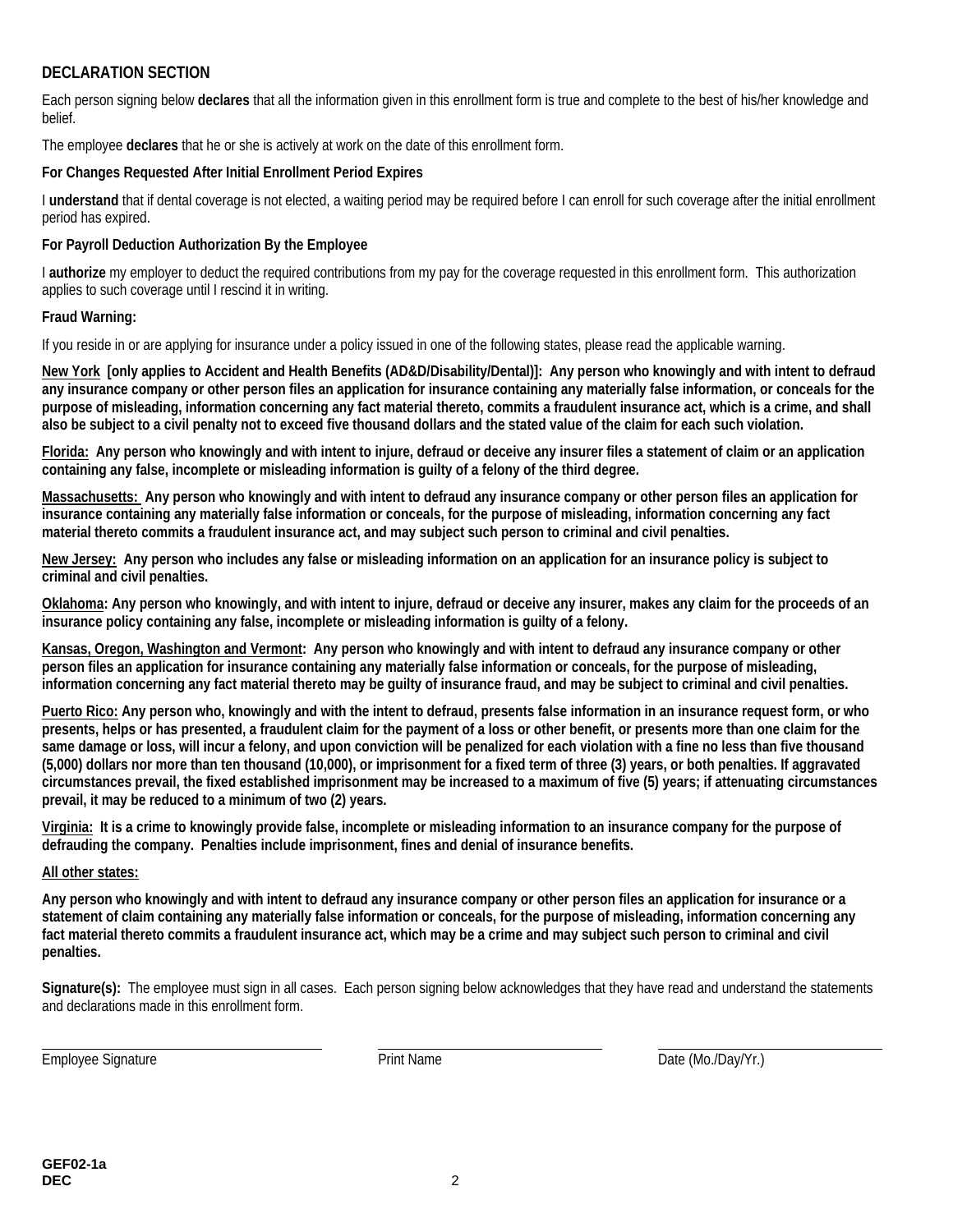# **Privacy Notice**

**If you submit a request for insurance (enrollment form) we will evaluate it. We will review the information you give to us and we may confirm it or add to it in the ways explained below.** 

This Privacy Notice is given to you on behalf of **METROPOLITAN LIFE INSURANCE COMPANY.** 

**Please read this Privacy Notice carefully.** It describes in broad terms how we learn about you and how we treat the information we get about you. (If anyone else is to be insured, what we say here also applies to information about him or her.) We are required by law to give you this notice.

**Why We Need to Know about You:** We need to know about you (and anyone else to be insured) so that we can provide the insurance and other products and services you've asked for. We may also need information from you and others to help us verify identities in order to prevent money laundering and terrorism.

What we need to know includes address, age and other basic information. But we may need more information, including finances, employment, health, hobbies or business conducted with us, with other MetLife companies (our "**affiliates**") or with other companies.

**How We Learn about You:** What we know about you (and anyone else to be insured) we get mostly from you. But we may also have to find out more from other sources in order to make sure that what we know is correct and complete. Those sources may include adult relatives, employers, consumer reporting agencies, health care providers and others. Some of our sources may give us reports and may disclose what they know to others. We may ask for medical information about you from these sources. The Authorization that you sign when you request insurance permits these sources to tell us about you. So we may, for instance:

- Ask for a medical exam
- Ask health care providers to give us health data, including information about alcohol or drug abuse

We may also ask a consumer reporting agency for a "consumer report" about you (or anyone else to be insured). Consumer reports may tell us about a lot of things, including information about your finances, employment, hobbies, mode of living, work history, and driving record.

The information may be kept by the consumer reporting agency and later given to others as permitted by law**.**  The agency will give you a copy of the report it provides to us, if you ask the agency and can provide adequate identification. If you write to us and we have asked for a consumer report about you, we will tell you so and give you the name, address and phone number of the consumer reporting agency.

Another source of information is MIB Group, Inc. ("MIB"). It is a non-profit association of life insurance companies. We and our reinsurers may give MIB health or other information about you. If you apply for life or health coverage from another member of MIB, or claim benefits from another member company, MIB will give that company any information it has about you. If you contact MIB, it will tell you what it knows about you. You have the right to ask MIB to correct its information about you. You may do so by writing to MIB, Inc., P.O. Box 105, Essex Station, Boston, MA 02112, by calling MIB at (866) 692-6901 (TTY (866) 346-3642 for the hearing impaired), or by contacting MIB at www.mib.com.

**How We Protect What We Know About You**: Because you entrust us with your personal information, we treat what we know about you confidentially. Our employees are told to take care in handling your information. They may get information about you only when there is a good reason to do so. We take steps to make our computer data bases secure and to safeguard the information we have.